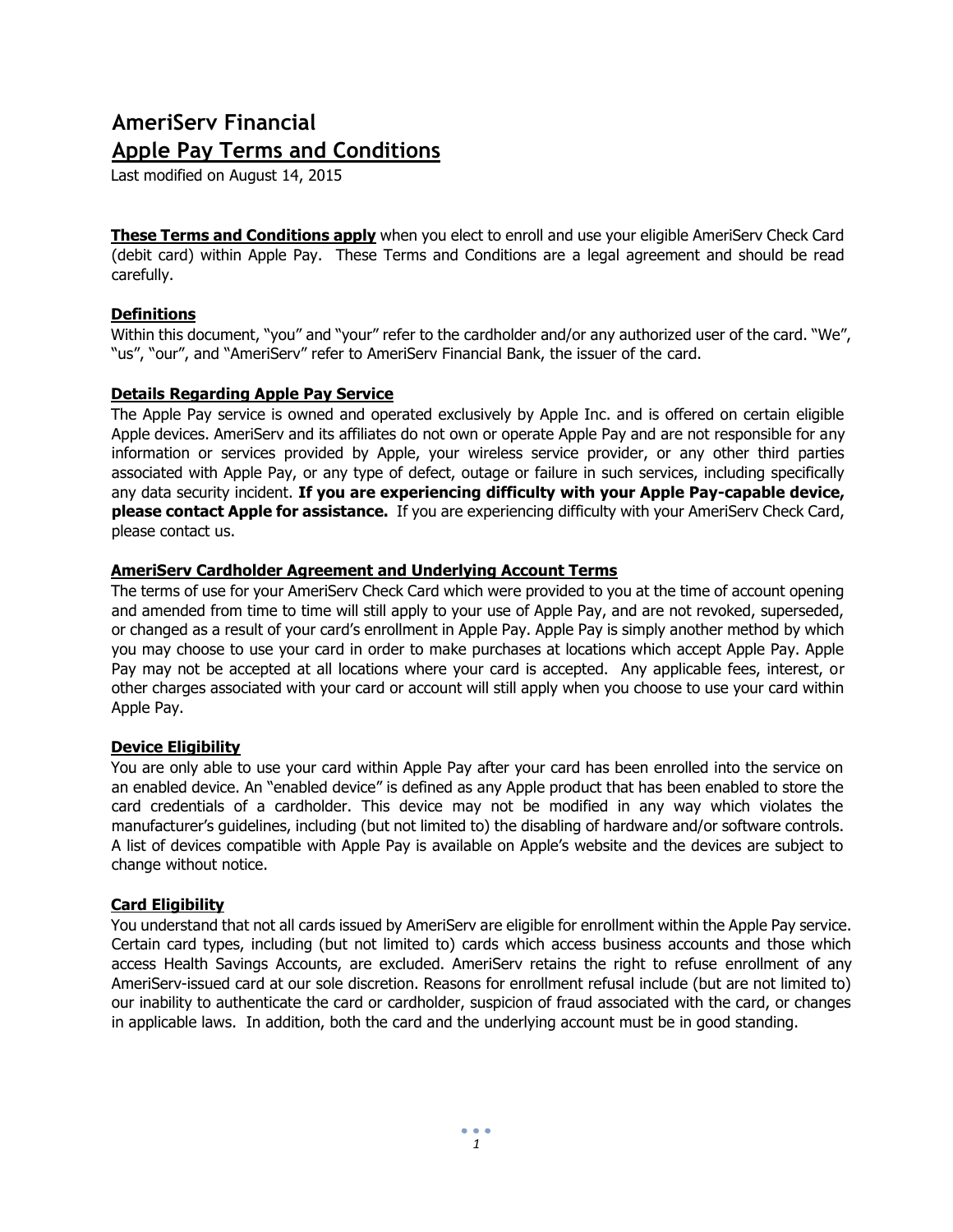## **Merchant Eligibility**

You understand that not all merchants are obligated to accept payment via Apple Pay. Apple Pay is a service which requires the merchant to support specific point-of-sale hardware, and therefore you may not be able to use Apple Pay at certain locations where your AmeriServ Check Card is otherwise accepted.

## **Use of Apple Pay**

In order to use the Apple Pay service, your card(s) must be properly authenticated and added to an eligible enabled device. Once properly added, your card information is converted into a token which can only be used by the enabled device. This information can then be used to allow you to pay for goods and services at participating merchants using contactless point-of-sale terminals or readers which accept contactless payments using near-field-communication (NFC) technology. By selecting your card within Apple Pay, placing your device near a merchant's contactless point-of-sale terminal, and following the provided on-screen instructions, you are authorizing payment from your card for the purchase of those goods or services.

**YOU ACKNOWLEDGE THAT AMERISERV DOES NOT ENDORSE OR WARRANT ANY MERCHANT WHO CHOOSES TO ALLOW APPLE PAY AS A METHOD OF PAYMENT, AND WE ARE NOT RESPONSIBLE OR LIABLE FOR ANY LOSS OR DAMAGE AS A RESULT OF ANY INTERACTION BETWEEN YOU AND A MERCHANT. YOU FURTHER ACKNOWLEDGE THAT WE ARE NOT RESPONSIBLE OR LIABLE FOR YOUR INABILITY TO CONDUCT A TRANSACTION THROUGH APPLE PAY, OR ANY LOSS, INJURY, OR INCONVENIENCE YOU MAY SUFFER AS A RESULT OF A MERCHANT'S INABILITY TO ACCEPT APPLE PAY AS A METHOD OF PAYMENT.** 

## **Fees**

AmeriServ does not currently charge a fee for adding a card to Apple Pay, nor do we charge any fees for the use of those cards within the Apple Pay service. We will notify you in advance of any fee changes. AmeriServ is not responsible for any fees which may be incurred by you through your wireless service provider, Apple Inc., and/or any third party which is associated with Apple Pay.

## **Lost or Stolen Information/Device**

If, at any time, you believe your device to have been lost or stolen, you believe that your Apple Pay authentication method (e.g. fingerprint or PIN) has been compromised, or if your card has been lost, stolen or used without your permission, you must notify us immediately. Failure to do so may make you liable for some or all of the losses in connection with any unauthorized use of your card.

## **Additional Offers or Services**

AmeriServ does not endorse or warrant any offers or services you may receive as a result of your use of Apple Pay. Should any third party (such as merchants) extend an offer such as a coupon, discount, rebate or other benefit in Apple Pay, you acknowledge that AmeriServ is not responsible or liable for any loss or damage as a result of your acceptance of any such offer.

## **Data and Privacy**

You agree that we may collect, transmit, store and use certain information about you and your use of your card in Apple Pay. The collection, transmission, storage and use of this data is governed by the privacy policy applicable to your card and the underlying account. We are committed to respecting the privacy of your information and we will not share your information in any way which is inconsistent with the privacy policy.

You understand that third parties, such as Apple and Visa, will have access to certain details regarding eligible card transactions made using the Apple Pay service and that this information which is provided to or held by Apple (or other third parties in relation to the Apple Pay service) is outside of the control of AmeriServ.